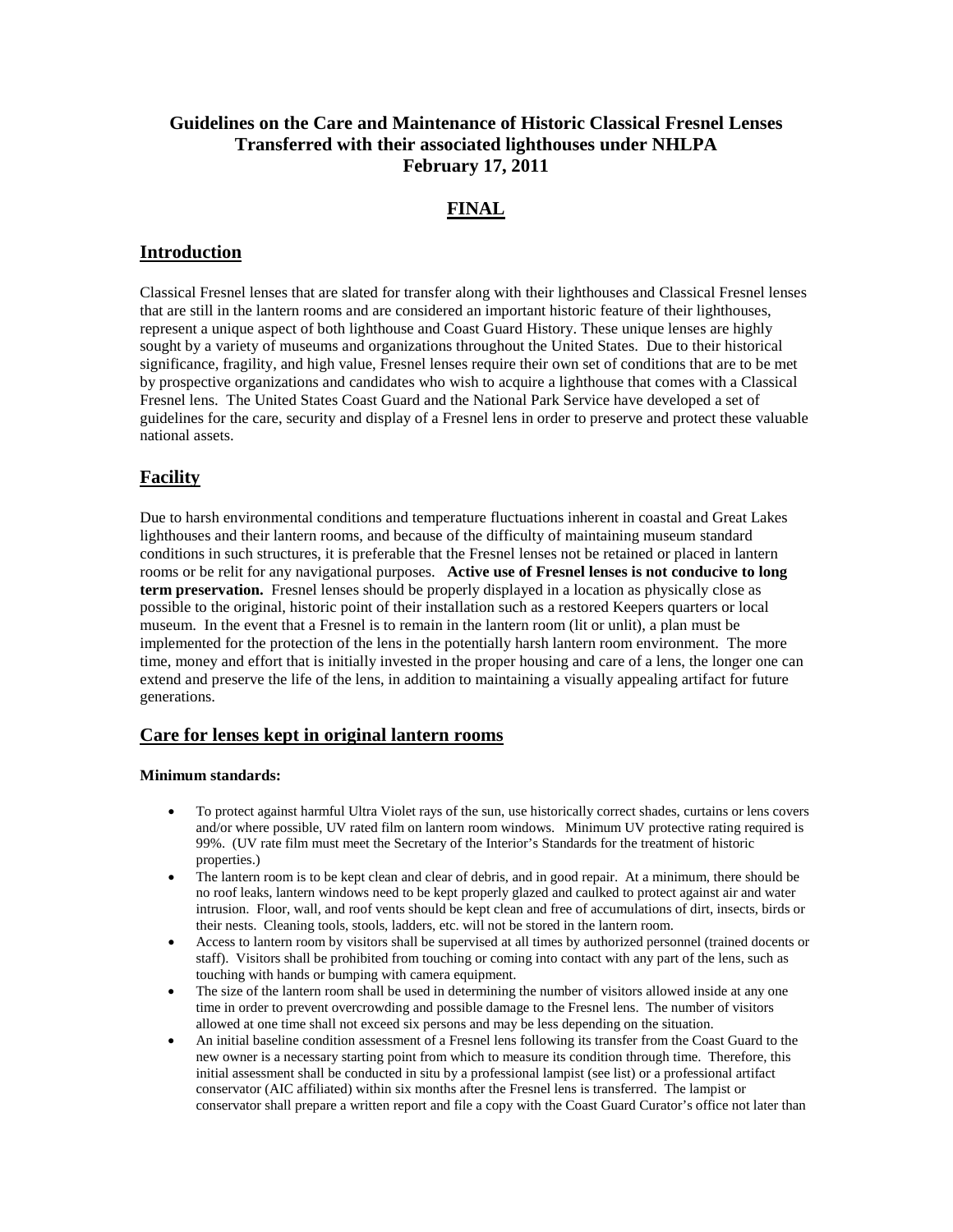one month following this assessment. Additional condition assessments by a professional lampist/conservator with written reports shall be conducted at intervals of not more than six years thereafter, as determined necessary by a professional lampist/conservator depending on the lens' overall condition, and a copy of the report filed with the Coast Guard Curator's office within one month.

• Appropriate repair and restoration work shall be completed as necessary and in a timely fashion by a professional lampist or artifact conservator.

**Optimal standards** (same standards outlined above with the following additions/changes):

- Stable temperature. Range: 50 to 80 degrees F. Use of heat source may be necessary to maintain this range in colder months.
- Stable relative humidity. Range: 40 to 60%. Use of a dehumidifier may be necessary to maintain this humidity range in warmer months.
- Visitors shall be prohibited from accessing and touring the lantern room.
- Access to lantern room by authorized personnel only (trained staff).
- Use of low wattage (not to exceed 100 watts) light sources is acceptable.

### **Care for lenses displayed inside a Keepers quarters/nearby facility/museum**

Interior environmental standards, conditions, and lighting:

- For long term care and preservation, the ideal exhibit location is an environmentally controlled settingsuch as a museum, restored keeper's quarters or other nearby facility with controlled access by staff.
- If the lens is located in a museum or facility on the lighthouse property, it must be displayed within a secure enclosure such as a locked Plexiglas case, or defined exhibition area or structure that prevents unauthorized handling or touching. If not protected by a case or other structure, a barrier railing or wall will be located no closer than 5 feet from the lens. The barrier will fully encircle the lens or in the case of a corner display, the exposed faces will be protected by a barrier at a minimum of 4 feet high.
- Larger sized lenses ( $1<sup>st</sup>$ ,  $2<sup>nd</sup>$ , and  $3<sup>rd</sup>$  orders) should be placed for viewing in a location with an appropriate barrier that protects it from intentional or unintentional contact such as touching, bumping, knocking, or scraping of the lens by visitors.
- Theft prevention and security safeguards for the lens are required.
- Whenever possible, lens exhibition and display areas should be accessible to all visitors.
- Optimal temperature range: 60-75 degrees F.
- Optimal relative humidity: 45-55%
- Fluctuations of more than **+/-** 15 percent humidity should be avoided.
- Daily collection of humidity and temperature data is required. This can be achieved using a museum standard hygrothermograph, digital temperature**/**humidity data reader, or a standalone device such as the PEM2 Datalogger (additional information here[: http://www.pemdata.com/faq.asp?page=pem2#1\)](http://www.pemdata.com/faq.asp?page=pem2#1)
- 12 monthly humidity**/**temperature data reports shall be sent for review to Coast Guard Curator on a once yearly basis.
- Avoid direct sunlight for lens display. Light damage to the glass prisms is cumulative and irreversible.
- Use UV filters or shades on windows if a lens is situated near a window or windows.
- Use low wattage (not to exceed 40 watts), clear incandescent bulbs or LED bulbs for exhibit illumination. Light source will be placed slightly above or below the focal point of the lens in order to better disperse the light for display purposes.
- Prolonged exposure to heat and light will speed up degradation of litharge (glazing compound used to seal the prisms within the metal framework). Once litharge dries out and cracks, the underlying wood wedges holding the prisms in place within the frame can fall out, or will deteriorate and potentially rot causing the glass to loosen and fall out.

#### **Standard care, maintenance, and cleaning methods**

- Bi-weekly to monthly visual checks on prism glass and metal framework. Polishing of metalwork is prohibited due to erosion of metal.
- If the lens appears to be in good condition and maintained within recommended parameters, minimal contact is considered best practice for long term preservation and damage control.